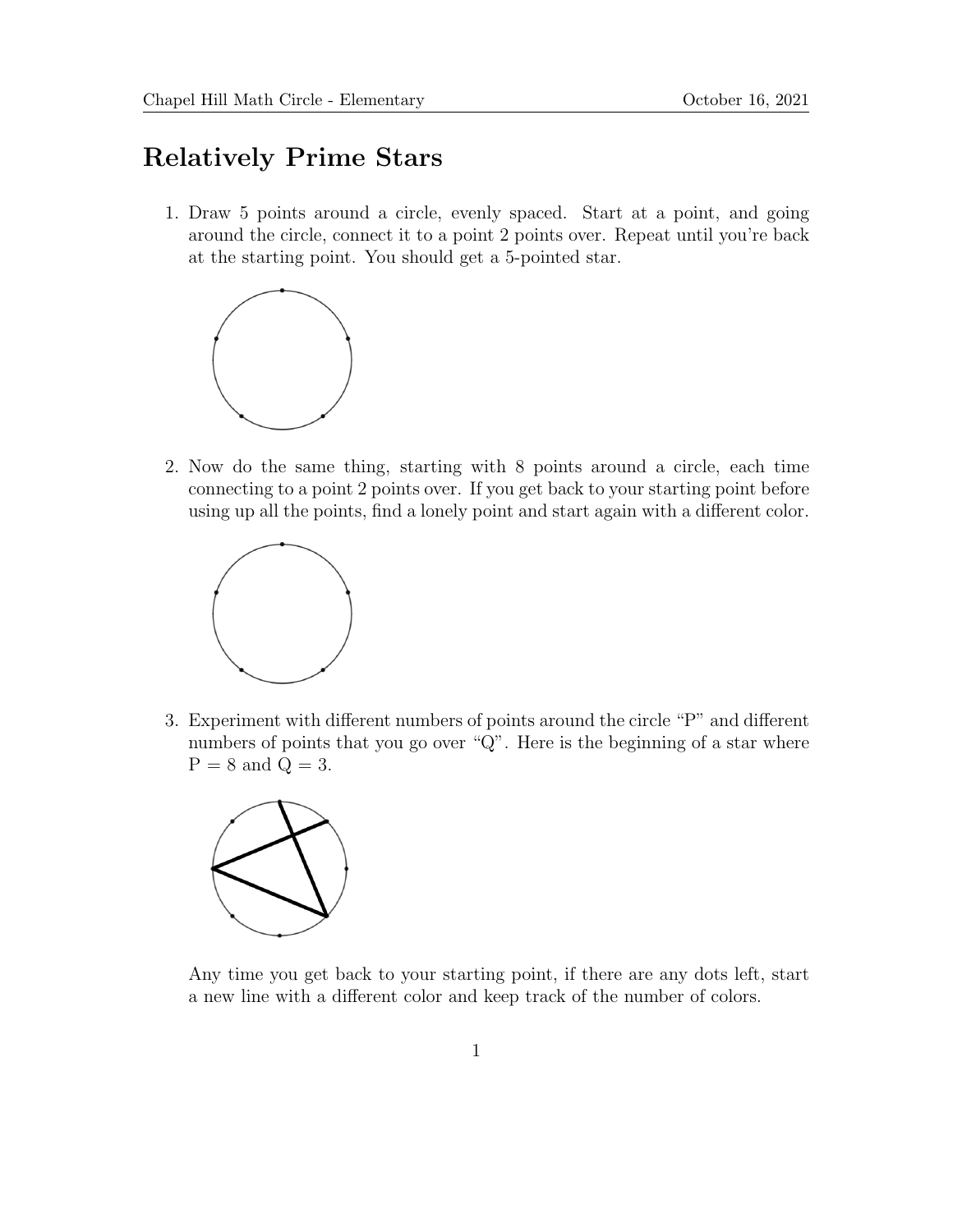| $\, P \,$ |                | Number of colors |
|-----------|----------------|------------------|
| 5         |                |                  |
| 8         | $\overline{2}$ | $\overline{2}$   |
|           |                |                  |
|           |                |                  |
|           |                |                  |
|           |                |                  |
|           |                |                  |
|           |                |                  |
|           |                |                  |
|           |                |                  |

4. Record your observations here.

- (a) For what values of P and Q do you end up connecting all the points?
- (b) For what values of P and Q do you end up getting back to your starting point before connecting all the points?
- 5. Without drawing the stars, can you predict how many colors will be needed and how many points there will be on each star?
	- (a) if  $P = 7$  and  $Q = 4$ ?
	- (b) if  $P = 15$  and  $Q = 3?$
	- (c) if  $P = 15$  and  $Q = 9$ ?
	- (d) if  $P = 14$  and  $Q = 4$ ?
	- (e) if  $P = 35$  and  $Q = 10$ ?
- 6. What values of P and Q make the best looking stars?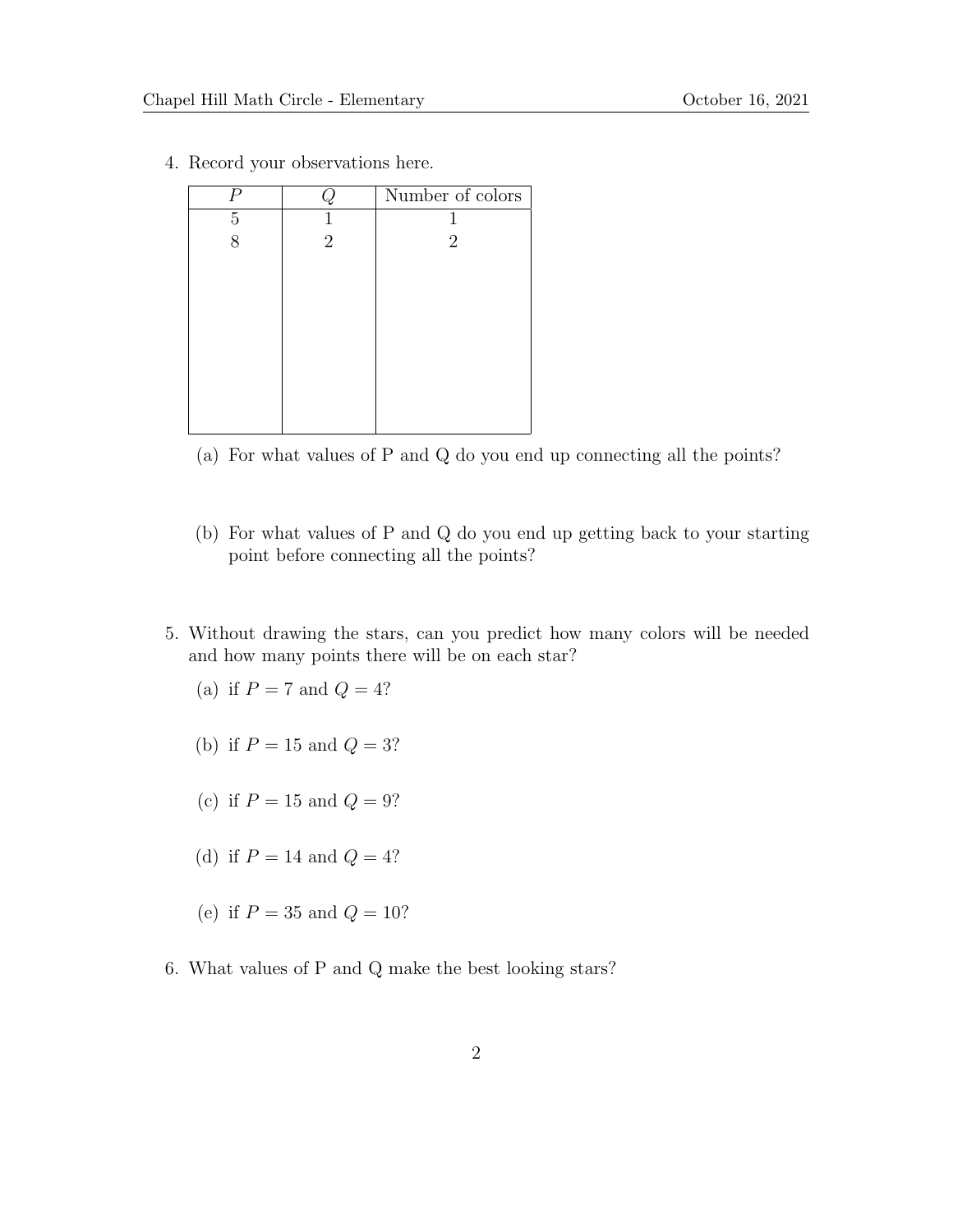## Pouring Water

1. Given a 5-liter unmarked container, a 3-liter unmarked container, and an unlimited supply of water, can you obtain an accurate measure of 4 liters of water?

You can keep track of your pourings here.

| $5$ -liter     | 3-liter          | 5-liter          | 3-liter |
|----------------|------------------|------------------|---------|
| 0              |                  | U                |         |
| $\overline{5}$ | $\left( \right)$ | $\left( \right)$ | 3       |
|                |                  |                  |         |
|                |                  |                  |         |
|                |                  |                  |         |
|                |                  |                  |         |
|                |                  |                  |         |
|                |                  |                  |         |
|                |                  |                  |         |
|                |                  |                  |         |

Could you also obtain an accurate measure of 1 L of water? 2 L? 3 L? 6 L?

2. Given a 4-liter unmarked container, a 7-liter unmarked container, and an unlimited supply of water, can you obtain an accurate measure of 5 liters of water? If so, what is the minimum number of pourings necessary?

| 7-liter | 4-liter | 7-liter |
|---------|---------|---------|
| U       | 0       | 0       |
| 0       | 0       | 7       |
|         |         |         |
|         |         |         |
|         |         |         |
|         |         |         |
|         |         |         |
|         |         |         |
|         |         |         |
|         |         |         |
|         |         |         |

Could you also obtain an accurate measure of 1 L of water? 2 L? 3 L? 6 L?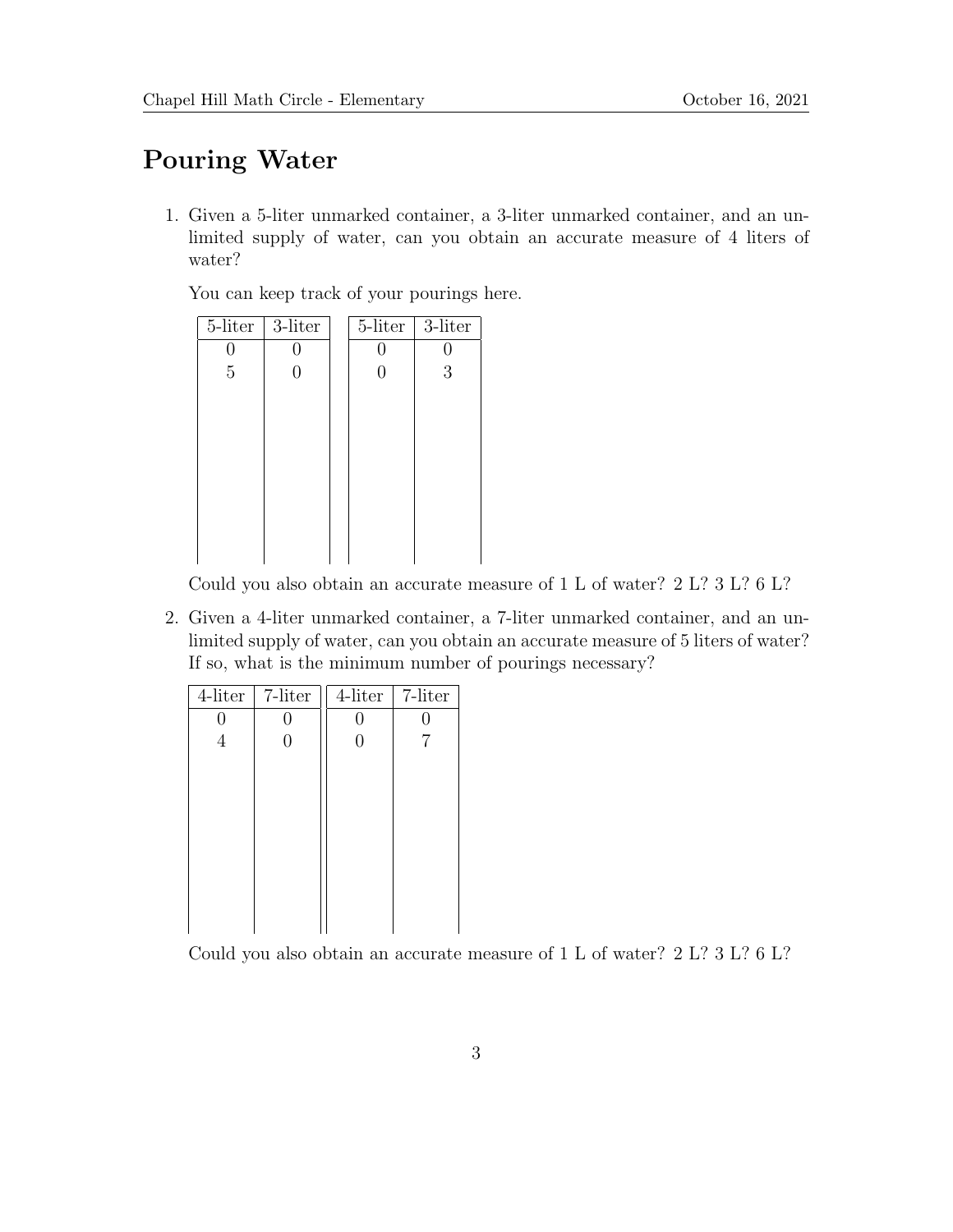3. Under the same conditions, but with a 3-liter container and a 6-liter container, can you obtain a measure of 5 liters? If so, what is the minimum number of pourings necessary?

| 3-liter | 6-liter        | 3-liter | 6-liter |
|---------|----------------|---------|---------|
| 0       | O              | ( )     | U       |
| 3       | $\overline{0}$ | 0       | 6       |
|         |                |         |         |
|         |                |         |         |
|         |                |         |         |
|         |                |         |         |
|         |                |         |         |
|         |                |         |         |
|         |                |         |         |
|         |                |         |         |

4. Given a 5-liter unmarked container, a 9-liter unmarked container, and an unlimited supply of water, can you obtain an accurate measure of 6 liters of water? If so, what is the minimum number of pourings necessary?

| 5-liter        | 9-liter | 5-liter        | 9-liter |
|----------------|---------|----------------|---------|
| U              |         | 0              | U       |
| $\overline{5}$ |         | $\overline{0}$ | 9       |
|                |         |                |         |
|                |         |                |         |
|                |         |                |         |
|                |         |                |         |
|                |         |                |         |
|                |         |                |         |
|                |         |                |         |
|                |         |                |         |